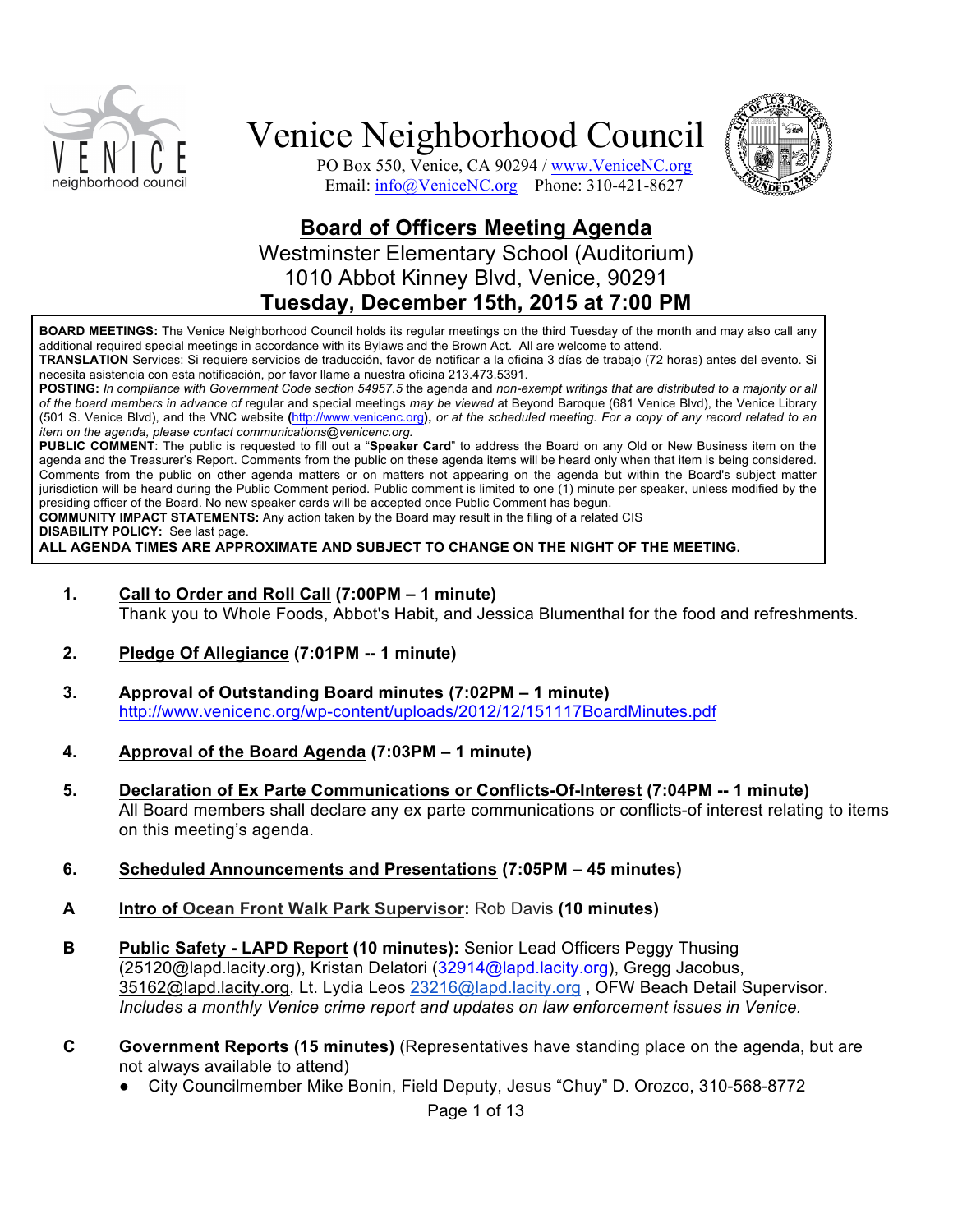



PO Box 550, Venice, CA 90294 / www.VeniceNC.org Email: info@VeniceNC.org Phone: 310-421-8627

#### (jesus.d.orozco@lacity.org)

- Congressman Ted Lieu, Representative Janet Turner, 310-496-9896 janet.turner@mail.house.gov
- State Senator Ben Allen, Representative Fernando Morales, 310-318-6994 (fernando.morales@sen.ca.gov)
- State Assemblyperson Autumn Burke, Rep Odysseus Bostick, 310-412-6400 (odysseus.bostick@asm.ca.gov)
- LA County Supervisor Sheila Kuehl Westside Field Deputy Rachel Zaiden, 213-974-3333 (rzaiden@bos.lacounty.gov)
- Mayor Eric Garcetti, Westside Deputy, Daniel Tamm, 213-978-0836 (Daniel.Tamm@Lacity.org)
- Ejiah Cooper Oakwood Rec Park Director, 310-452-7479 (ejiah.cooper@lacity.org)
- Commissioner Joel Jacinto Board of Public Works; Rep Shelley Wong (shelley.wong@lacity.org)

### **D VNC Announcements (5 Minutes)**

- President Mike Newhouse (President@VeniceNC.org)
- Vice President Marc Saltzberg (VicePresident@VeniceNC.org)
- Westside Regional Alliance of Councils- Mike Newhouse, WRAC President, Marc Saltzberg, VNC Representatives. (Chair@westsidecouncils.org),
- Los Angeles Neighborhood Council Coalition (LANCC) Ivan Spiegel (Parliamentarian@VeniceNC.org)
- VNC Representative to DWP: Dede Audet
- Venice Chamber Of Commerce: Carl Lambert, President (carl@lambertinc.com)
- VNC Elections 2016: Ivan Spiegel, Elizabeth Wright

## **E Great Venice Toy Drive (3 Minutes)** Mariana Aguilar (thegreatvenicetoydrive@gmail.com)

THE GREAT VENICE TOY DRIVE IS UNDERWAY! The VNC and Vera Davis McClendon Youth and Family Center are collecting new, unwrapped, non-violent toys through December 17, 2015 at the following locations: (1) Abbot's Habit, 1401 Abbot Kinney Blvd.; (2) CaliSons, 2013 Ocean Front Walk; (3) HUZZAH!, 2010 Lincoln Blvd.; (4) Le Cellier Wine Bar & Restaurant, 417 Washington Blvd.; (5) Oscar's Cerveteca, 523 Rose Ave.; (6) Superba Food & Bread, 1900 Lincoln Blvd.; (7) the VNC booth at the Venice Farmers' Market (Fridays from 7:30 a.m. to 10:30 a.m.), intersection of Venice Blvd. and Venice Way; (8) the VNC's Board meeting on December 15, 2015, Westminster Elementary School, 1010 Abbot Kinney Blvd.; and (9) Councilman Bonin's Westchester Office, 7166 W. Manchester Ave. (Make sure to look for the bin with the reindeer riding the bicycle!) Then, on Saturday December 19, 2015, the VNC and Vera Davis will give the toys away to kids at their annual free holiday festival at Oakwood Recreation Center from 10am-2pm. At the festival, children up to 16 years of age present with a parent or guardian will be able to select a toy. (First come, first served.) Santa will be available for photos. Kids will be able to engage in arts and crafts or play on a moon bounce or in the snow. There will be facepainting as well as a caricature artist and deejay. Food will be provided. Interested in helping, donating, sponsoring, sharing an idea, or having a collection bin at your company/place of employment? Contact thegreatvenicetoydrive@gmail.com.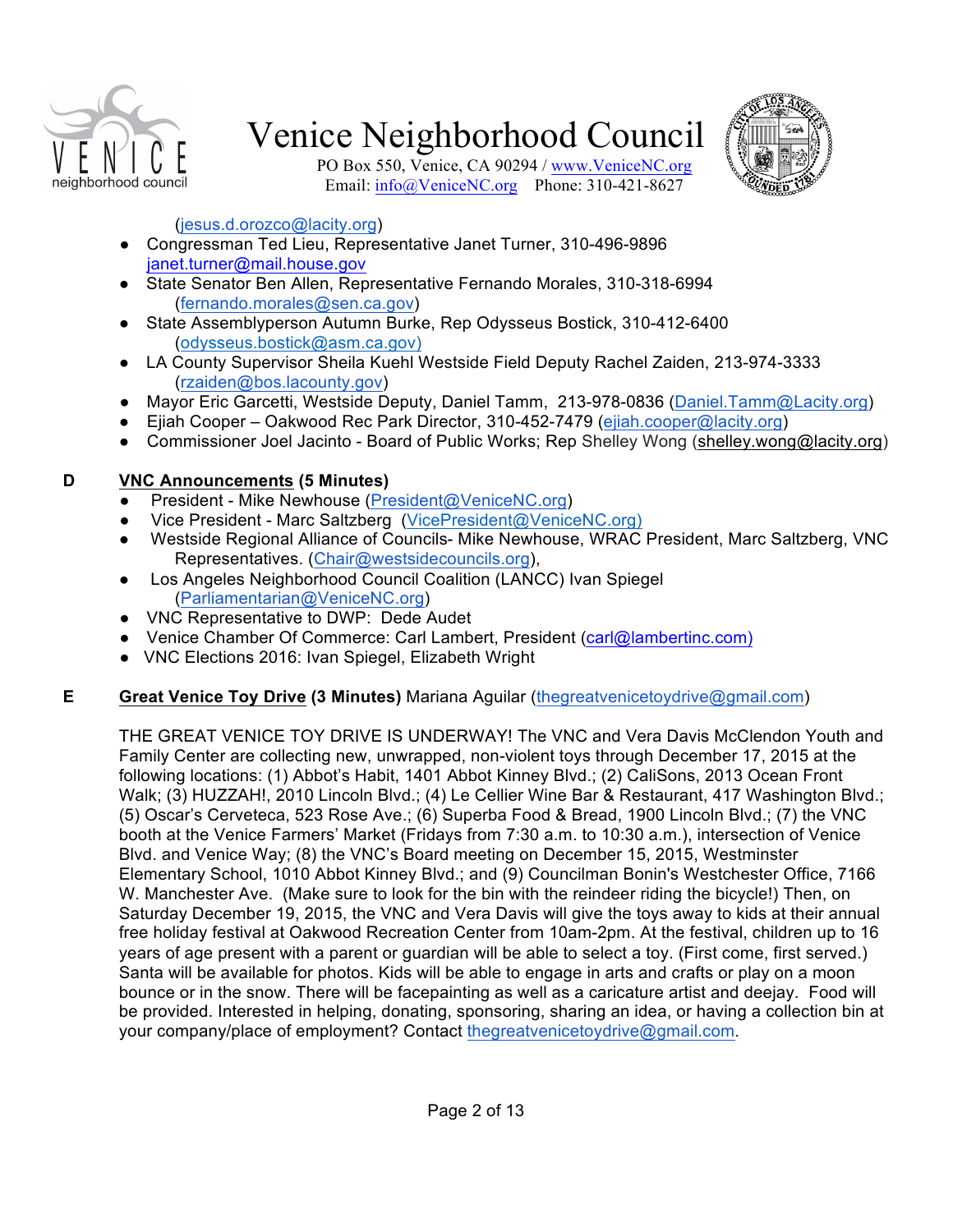



PO Box 550, Venice, CA 90294 / www.VeniceNC.org Email: info@VeniceNC.org Phone: 310-421-8627

**7. Treasurer's Report (7:50PM - 3 minutes)** (Hugh Harrison on behalf of Budget & Finance Committee), (Treasurer@VeniceNC.org) [Discussion and possible action] **[EXHIBIT]**

**A MOTION:** The Venice Neighborhood Council approves the Monthly Expenditure Reports for November 2015.

#### **B Allocation of Additional \$5000 in Budget**

**MOTION:** The VNC shall allocate the additional \$5000 in funding from the City of Los Angeles as follows:

1. \$2000 for Elections.

2. \$2000 for General Outreach.

3. \$1000 for Community Barbecue.

RECOMMENDED BY BUDGET COMMITTEE 3-0-1

#### **C Funding for Vera Davis Thanksgiving**

**MOTION:** The VNC approves the additional expenditure of \$66.91 for the 2015 Vera Davis Thanksgiving turkey giveaway. RECOMMENDED BY BUDGET COMMITTEE 4-0-0

**D Allocation of Funds for Election Manager MOTION:** The VNC approves the allocation of \$2000 for a contract with EmpowerLA for the services of an Election Manager for the 2016 Board election. RECOMMENDED BY BUDGET COMMITTEE 3-0-1

#### **E Augment Toy Drive Budget**

**MOTION:** The Venice Neighborhood Council shall allocate an additional \$1000 for the 2015 Toy Drive with unspent funds from the Art Fair.

#### **8. General Consent Calendar (7:50PM -- 1 minute)**

*[All agenda items on the Consent Calendar will pass when the Consent Calendar is approved. No discussion or Public Comment is allowed on any item. Items may be removed by any board member or stakeholder. Removed items will go to the end of the agenda and be treated as regular agenda items with discussion and public comment.]*

**A Support for the Los Angeles Homeless Veterans Leasing Act of 2015** (Marc Saltzberg on behalf of WRAC vicepresident@venicenc.org)

**MOTION:** WHEREAS, Los Angeles County has the highest number of homeless Veterans in the nation. According to the most recent homeless count conducted by the Los Angeles Homeless Services Authority, there are 4,363 homeless Veterans in the county.

WHEREAS, in order to address this crisis, the U.S. Department of Veterans Affairs (VA) is currently implementing a Homeless Plan and developing a Master Plan which will serve as a roadmap for housing and programs at the West LA VA.

Page 3 of 13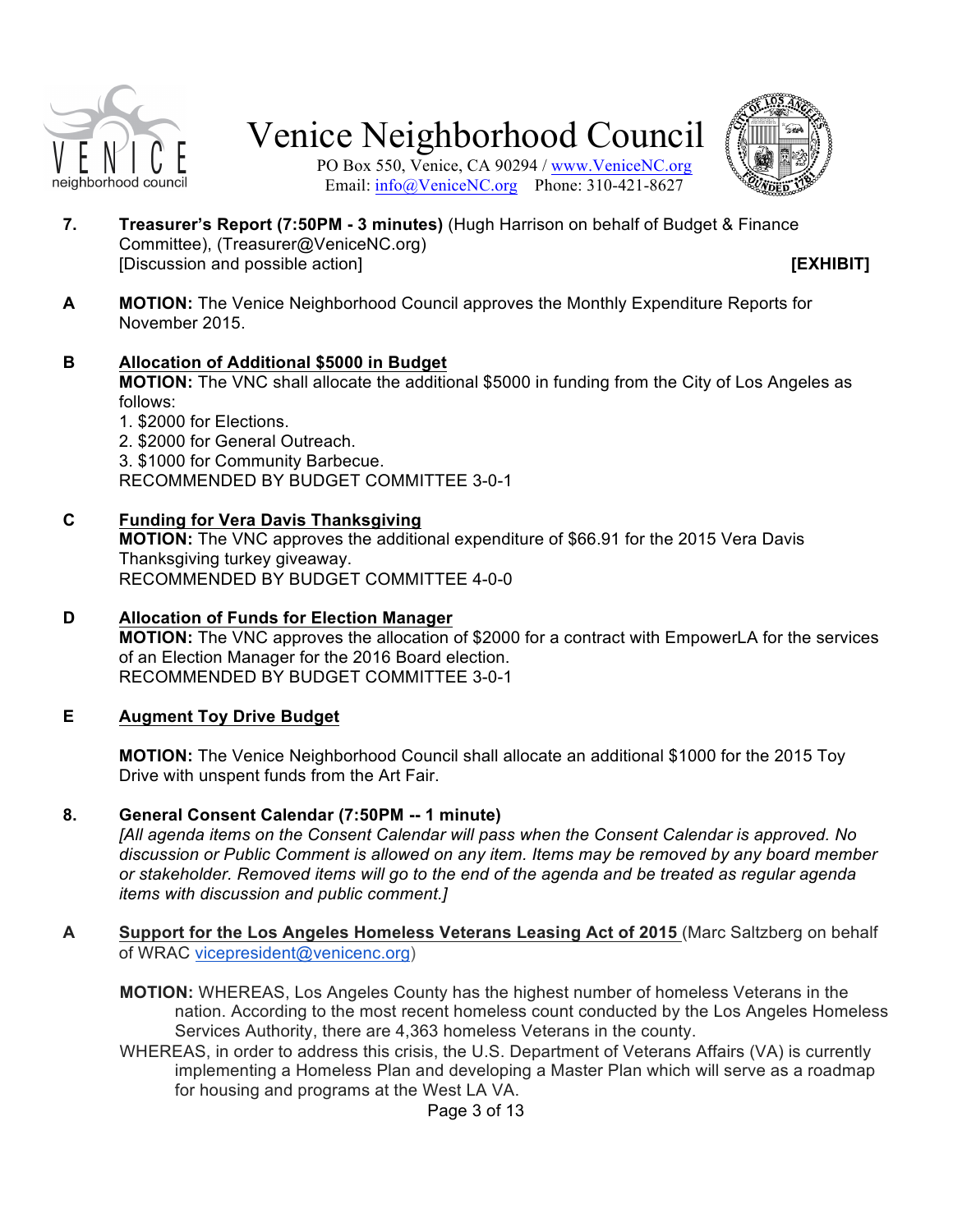

PO Box 550, Venice, CA 90294 / www.VeniceNC.org Email: info@VeniceNC.org Phone: 310-421-8627



- WHEREAS, the current best practices for housing homeless Veterans is to offer Permanent Supportive Housing with comprehensive services. There is strong evidence-based data confirming a high rate of success and stability using this Housing First model.
- WHEREAS, the VA would like to build an appropriate number of Permanent Supportive Housing units on the West LA VA based on the needs of the most chronically homeless Veterans, including women, aging and disabled Veterans. Permanent Supportive Housing requires a vehicle called an Enhanced Use Lease. The West LA VA does not currently have Enhanced Use Leasing authority and therefore cannot build Permanent Supportive Housing.
- WHEREAS, Senator Feinstein and Congressman Lieu have introduced companion bills known as the Los Angeles Homeless Veterans Leasing Acts of 2015. This Act gives the VA the authority to enter into Enhanced Use Leases for the sole purpose of providing supportive housing. The authority has a number of safeguards, including the prohibition against selling or disposing of the land for private development. There are also regular reporting requirements to Congress about the status and success of the supportive housing.
- WHEREAS, we are pleased the VA is striving to transform the West LA VA into a Veteran-centric property and we support their efforts to use the property to serve our nation's Veterans.
- NOW, THEREFORE, BE IT RESOLVED, the Venice Neighborhood Council adopts a resolution in support of the Los Angeles Homeless Veterans Leasing Act of 2015 (S. 2013 and H.R. 3484)
- **B Pagoda Beautification Light Shows** (Melissa Diner on behalf of the Ocean Walk Front Committee melissa.diner@venicenc.org)

**MOTION:** The Venice Neighborhood Council supports light shows on all the Ocean Front Walk Pagodas every evening from 8-9pm weekdays and 9-10pm weekends in continuation of the Pagoda Beautification Project. Light will shine toward the beach. RECOMMENDED BY OCEAN FRONT WALK COMMITTEE 6-0-2

**C RFI proposals Westminster Senior Center and Dog Park USES FOR ALL and alternative site for exclusive homeless storage** (Melissa Diner melissa.diner@venicenc.org)

**MOTION:** The Venice Neighborhood Council recommends that the Westminster Dog Park not be utilized exclusively for homeless storage as the RFI specifically states "provide community services and/or of a recreational nature," for ALL. (see RFI attached.)

**D Evening "Art Walk, Crawl, Block," etc. event to activate Ocean Front Walk**  (Melissa Diner on behalf of the Ocean Walk Front Committee melissa.diner@venicenc.org)

**MOTION:** The Venice Neighborhood Council recommends that the Art walk, Art block, Venice Art Crawl and other interested art organizations consider collaborating on an evening event to activate Ocean Front Walk. RECOMMENDED BY OCEAN FRONT WALK COMMITTEE 8-0-0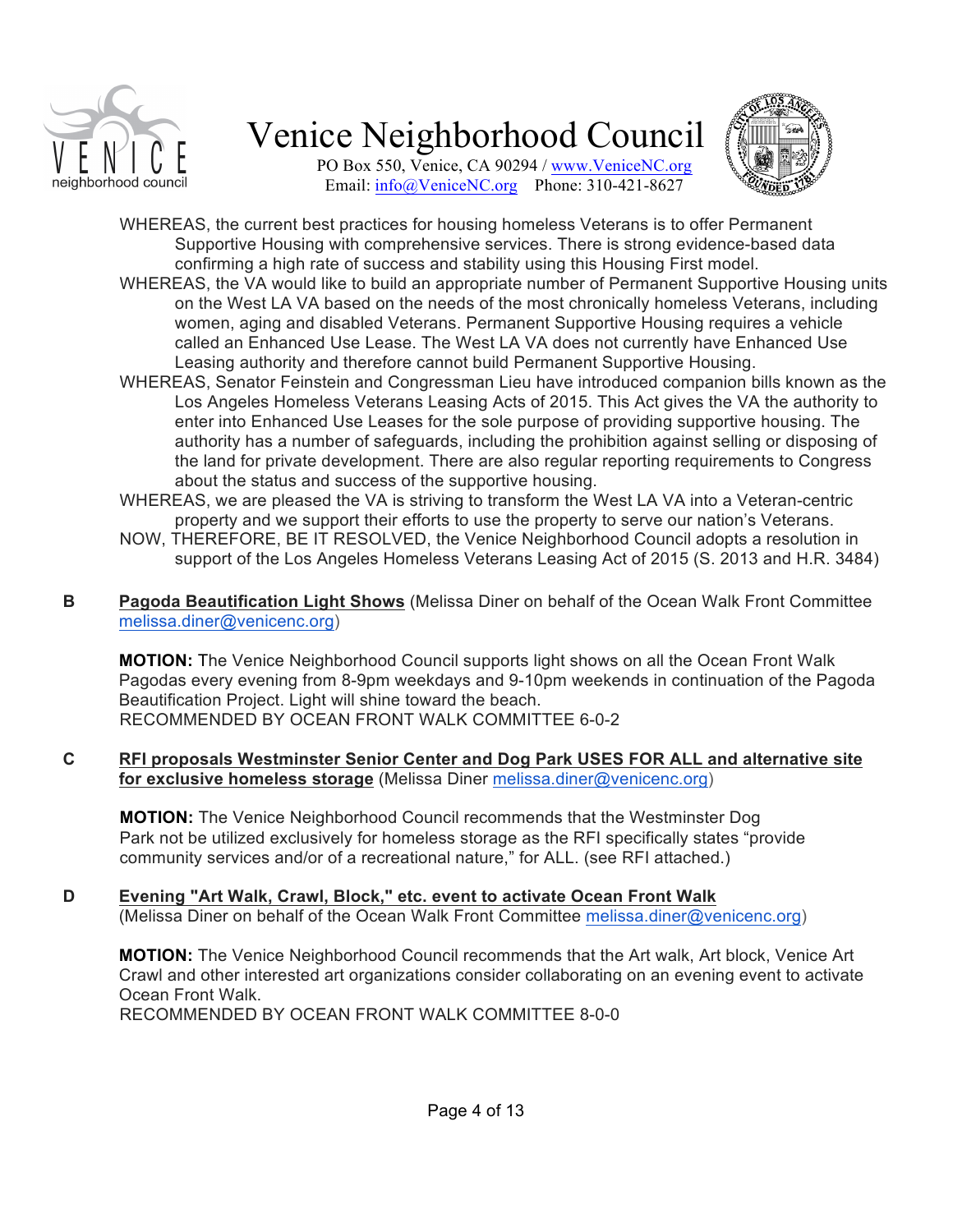



PO Box 550, Venice, CA 90294 / www.VeniceNC.org Email: info@VeniceNC.org Phone: 310-421-8627

**E Allow events on piers, sand & Ocean Front Walk** (Melissa Diner on behalf of the Ocean Walk Front Committee melissa.diner@venicenc.org)

**MOTION:** The Venice Neighborhood Council recommends that the County of Los Angeles, the Dept. of Public Works and the City of Los Angeles allow event permits for all for all applicants, such as weddings and local concerts on Ocean Front Walk, the sand and the Washington and Rose Ave. Pier. They further encourage, transparency in the permit process for all. RECOMMENDED BY OCEAN FRONT WALK COMMITTEE 7-0-1

#### **F Appoint community Liaison Board of Public Works** (Melissa Diner melissa.diner@venicenc.org)

**MOTION:** The Venice Neighborhood Council will appoint a community liaison or group of community liaisons to the Board of Public Works.

**9. Land Use and Planning Committee (LUPC) Consent Calendar (7:51 PM -- 1 minute)**

*[All agenda items on the Land Use and Planning Committee (LUPC) Consent Calendar will pass when the LUPC Consent Calendar is approved. No discussion or Public Comment is allowed on any item. Items may be removed by any Board member or Stakeholder. Removed items will go to the end of agenda item 11. Land Use and Planning Committee and will be treated as regular LUPC agenda items, with discussion and public comment.*

### **A 1317 Cabrillo Ave, North Venice Subarea**

RD1.5-1-O, General Plan Land Use Plan designation: Multiple-Family Residential Low Medium II DIR-2015-2856-VSO and DIR-2015-3491-CEX

*http://www.venicenc.org/1317-cabrillo-ave/*

Project Description: Add 21'-9" x 11'-6" to connect 2 1-story SFD's to create 3-story duplex. Add 22' x 60' 2nd floor including 3 bedrooms and 3 bathrooms. Recommended by LUPC on 12-7-15 by a vote of 6-0-0 (RR/KR):

**MOTION:** Whereas, complete demo of original structure was done/they did not retain 50% or more of the exterior walls, as required for a Coastal Exemption,

Therefore, the VNC Board recommends that the Coastal Exemption for this project be revoked and that the applicant be required to apply for a CDP.

### **B 2614 Grand View Ave, Southeast Venice Subarea**

R2-1 zone, General Plan Land Use Plan designation: Multiple-Family Residential Low Medium I ZA-2015-1138-CDP-ZAA and ENV-2015-1139-CE and DIR-2015-828-VSO VCZSP Compliance: VSO (Note: there are 2 separate CEQA cases for this project and the 908 Harding Ave project, and not one MND for both CDP's due to the common ownership.) *http://www.venicenc.org/2614-grand-view-ave/*

City Hearing took place on December 3, 2015 Project Description: Construction of a 30' tall, 2,676 sq ft duplex located on a 6,634 sq ft lot and a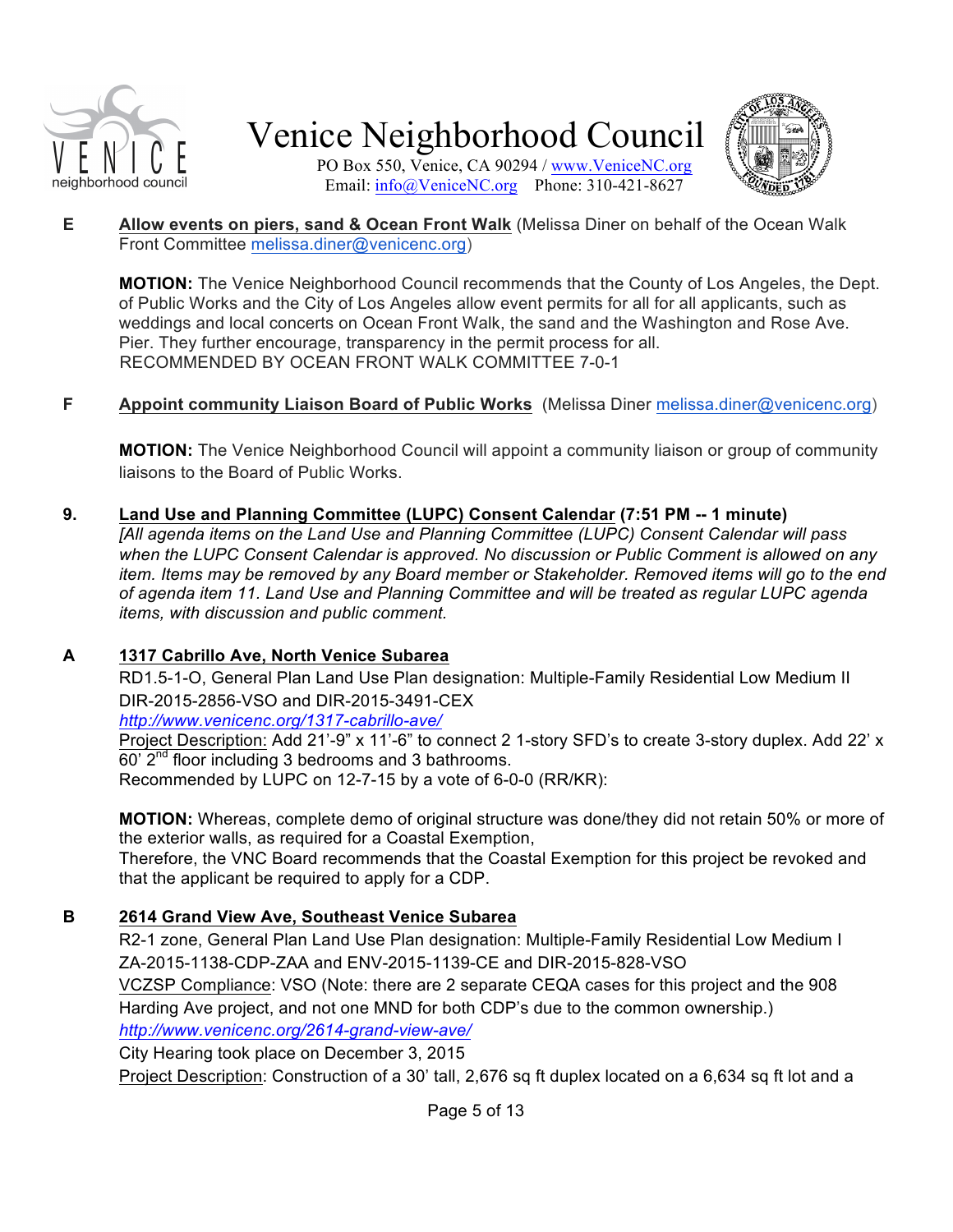

PO Box 550, Venice, CA 90294 / www.VeniceNC.org Email: info@VeniceNC.org Phone: 310-421-8627

Zoning Administrator's Adjustment per LAMC Section 12.28 to permit a 4'-4" passageway between an entrance and a street in lieu of 10' as required by LAMC Section 12.21-C, 2(b), with 5 parking spaces—4 covered and 1 uncovered Applicant: Laurence Tighe, for Berta Gehry LUPC Staff: Mehrnoosh Mojallali RECOMMENDED BY LUPC on 11-30-15 by a vote of 9-0-0 (MM/RD):

**MOTION:** The VNC Board recommends approval of the project as presented.

### **C 908 Harding Ave, Southeast Venice Subarea**

R2-1 zone, General Plan Land Use Plan designation: Multiple-Family Residential Low Medium I ZA-2015-1240-CDP-F and ENV-2015-1241-EAF and DIR-2015-827-VSO

VCZSP Compliance: VSO

*http://www.venicenc.org/908-harding-ave/*

City Hearing took place on December 3, 2015

Project Description: Construction of a 30' tall, 2,669 sq ft SFD located on a 7,463 sq ft lot and a Zoning Administrator's Adjustment per LAMC Section 12.24-X, 7 to allow the construction and continued use of a wall, landscaping, and entry gates with a maximum height of 8', in lieu of the maximum 3'-6" in height otherwise permitted in the front yard by LAMC Section 12.21-C, 1(g).

Applicant: Laurence Tighe, for Berta Gehry

LUPC Staff: Mehrnoosh Mojallali

RECOMMENDED BY LUPC on 11-30-15 by a vote of 6-1-2 (RA/MK):

**MOTION:** The VNC Board recommends approval of the project as proposed, except that the front yard wall shall not be in excess of the allowable height of 42".

#### **D 330-330½-332-332½ Rennie Ave ("Rennie Row"), Oakwood Subarea**

RD1.5-1 zone, General Plan Land Use Plan designation: Multiple-Family Residential Low Medium II ZA-2014-1264-CDP-SPP-MEL and VTT-72727-SL (Vesting Tentative Tract—5+ lots) and ENV-2014- 1262-MND

VCZSP Compliance: SPP (DIR for SLS/VCZSP pre-October 2014)

*http://www.venicenc.org/330-332-rennie-ave/*

CITY HEARING NOT YET SCHEDULED

Project Description: Mello Act Determination, demo of 5 existing residential units in 4 buildings on two separate lots totaling 12,700 sq ft, Small-Lot Subdivision to create 7 new record lots with 7 new individual SFD's (note: case filed on 4/10/14, accepted for review on 1/22/15) Applicant: Brian Silveira

LUPC Staff: Robin Rudisill, Chair

RECOMMENDED BY LUPC on 12-7-15 by a vote of 5-0-0 (RR/MR):

**MOTION:** The VNC Board recommends approval of the project as presented, with the following additions to the Project Description: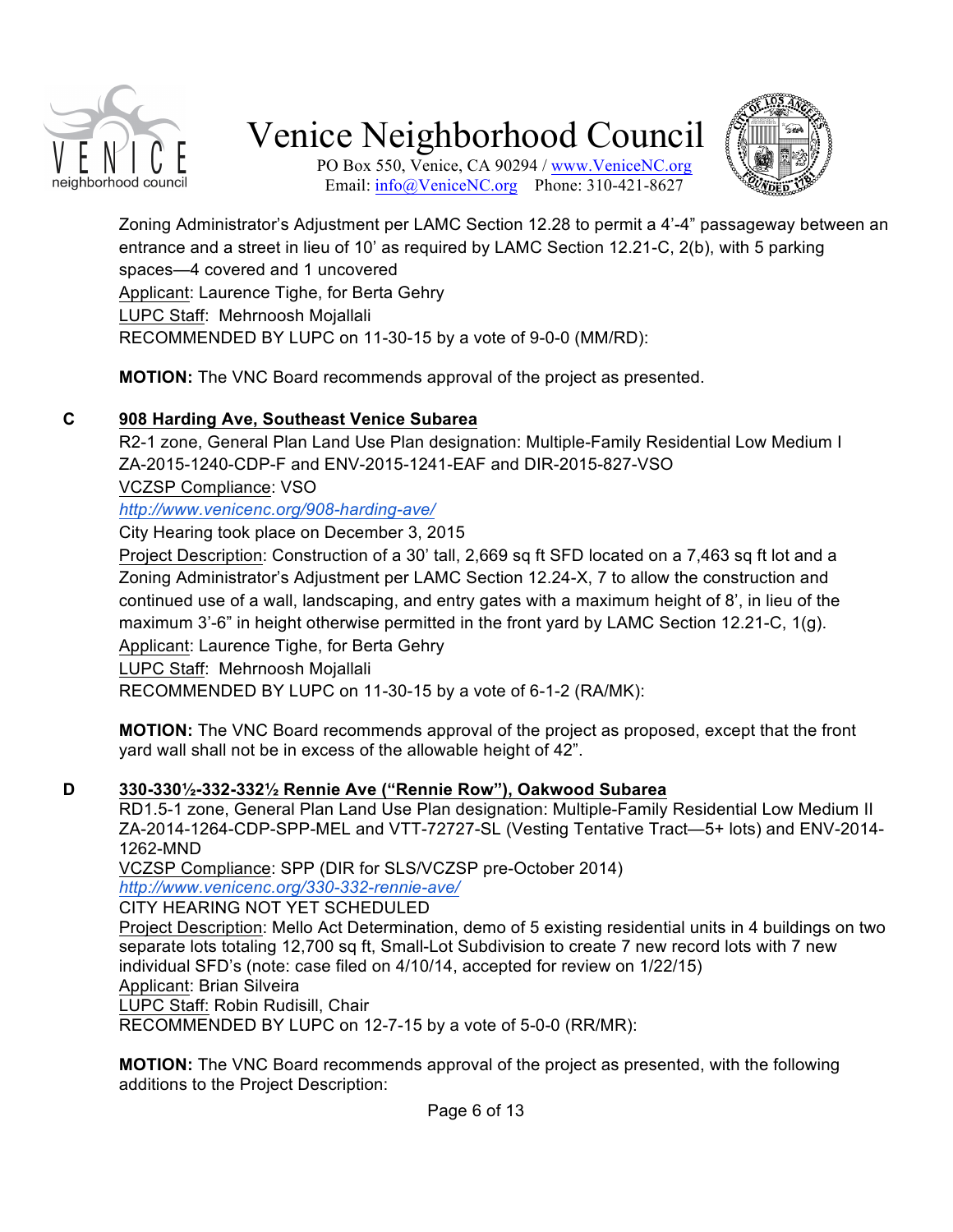



PO Box 550, Venice, CA 90294 / www.VeniceNC.org Email: info@VeniceNC.org Phone: 310-421-8627

- 1. Trees shown in renderings and plans will be transplanted mature trees of the approximate height shown,
- 2. There will be no roof access structures for the first, second and seventh units.
- 3. The project will include:
	- mature landscape of the approximate height shown on the south side yard,
	- community bike racks
	- a community garden
	- flowering landscape (birds of paradise)
	- use of front yard area of the building for a "pedestrian friendly," front porch-like open gathering area
	- other "neighborhood-friendly features

#### **E 4264 Lincoln Blvd ("Starbucks"), East of Lincoln**

[Q] M2-1-CDO zone ZA-2015-3966-CUB and ENV-2015-3967-CE VCZSP Compliance: n/a as only for a CUB *http://www.venicenc.org/4264-lincoln-blvd-starbucks/* City Hearing took place on December 15, 2015

Project Description: CUB application for proposed evening program, which includes menu addition of beer & wine for on site consumption, at its existing 1,608 sq ft coffee shop/restaurant/store at 4264 Lincoln Blvd, with 20 existing interior seats and existing hours of operation from 5 am to 9:30 pm on Monday – Saturday, and 5:30 am to 9:00 pm on Sunday, with "last call" ½ hour prior to closing and alcohol not sold prior to 12 noon

Applicant: Spencer Regnery, Glassman Planning Associates, Inc., for Coffee House Holdings, Inc. LUPC Staff: Mehrnoosh Mojalalli

RECOMMENDED BY LUPC on 12-7-15 by a vote of 6-0-0 (KR/MR):

**MOTION:** The VNC Board recommends approval of the project as presented, with operating hours not to extend past 11 pm and no alcohol in the outdoor patio.

- **10. Announcements & Public Comment on items not on the Agenda (7:53PM -- 10 minutes)** *[No more than 1 minute per person – no Board member announcements permitted]*
- **11. Old Business** *[Discussion and possible action]* **(8:03PM -- 0 minutes)**
- **12. LUPC (8:03PM – 80 minutes)** Robin Rudisill on behalf of LUPC, (Chair-lupc@VeniceNC.org) *[Discussion and possible action]*
- **A 601 Ocean Front Walk, North Venice Subarea** C1-1 zone, General Plan Land Use Plan designation: Community Commercial, Dual Permit Jurisdiction Coastal Zone ZA-2015-0102-CDP-CU-SPP and ENV-2015-103-MND VCZSP Compliance: SPP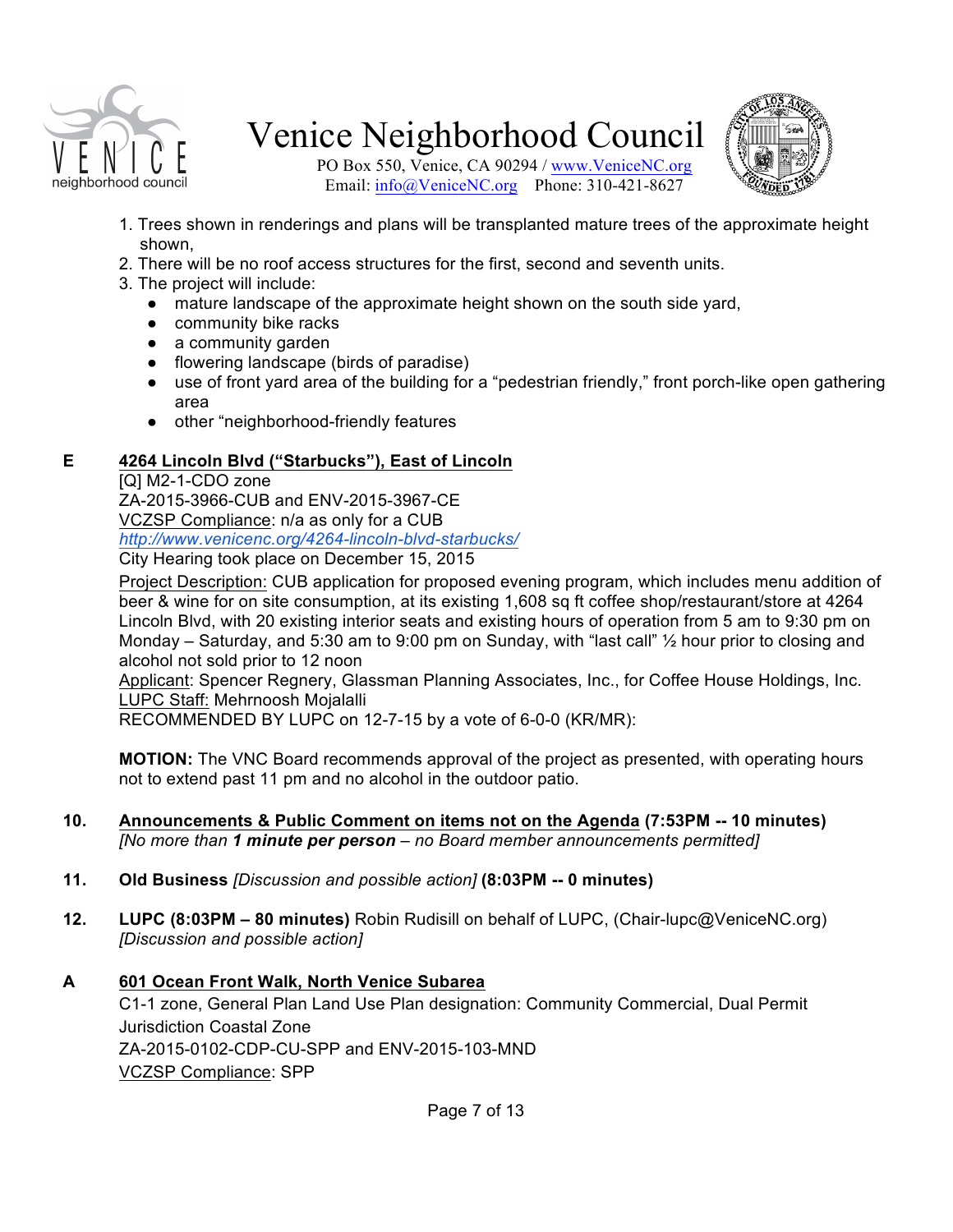

PO Box 550, Venice, CA 90294 / www.VeniceNC.org Email: info@VeniceNC.org Phone: 310-421-8627



Conditional Use (CU): to permit deviations from commercial corner establishment/mini-shopping center requirements by allowing on-site tandem parking otherwise not permitted by LAMC Section 12.22-A.23(a)(4)(i), & relief from the requirement to landscape all street frontages and perimeters as required by LAMC Section 12.22-A.23(a)(10)(i)

*http://www.venicenc.org/601-ocean-front-walk/*

City Hearing took place on December 3, 2015

Project Description: construction of a 35' tall (3 stories on Ocean Front Walk side & 2 stories on Speedway side) 28,782 sq ft mixed-use building, featuring 7,985 sq ft of retail space (5,250 sq ft along the Boardwalk & 2,735 sq ft on the 2<sup>nd</sup> floor along Sunset Ave), 20,000 sq ft of office space on the 2<sup>nd</sup> & 3<sup>rd</sup> floors, & one 800 sq ft dwelling unit, all sited on a 19,195 sq ft parcel consisting of 4 lots (w/4 APN's) that have been tied via a recorded lot tie for the last 27 years (executed pre-VCZSP), with a parking requirement of 170 spaces, to be met with 134 auto parking spaces within 2  $\frac{1}{2}$  levels of subterranean parking, 128 bicycle parking spaces (covers 32 automobile parking spaces), and an inlieu parking fee payment for 4 parking spaces (representing 50% of the BIZ required parking), with no roof deck, and with setbacks of zero for the front yard ground floor and south side yard, 6' side yard on Sunset Ave, 5' rear yard (15' required less ½ alley width).

Applicant: Glen Irani, Glen Irani Architects Inc.

LUPC Staff: Robert Aronson

RECOMMENDED BY LUPC on 12-7-15 by a vote of 6-0-0 (RR/RD):

**MOTION:** WHEREAS the L.A. General Plan Venice Community Plan Land Use Plan (LUP), certified by the California Coastal Commission in 2001 and thus may be used as guidance in determining compliance of a project with Chapter 3 of the Coastal Act, one of the key Findings required for a CDP, states the following:

Development Within Natural and Recreational Resource Areas/Protection of Views—"Policy I. D. 3. Views of Natural and Coastal Recreation Resources. The scale of development shall comply with height limits, setbacks and standards for building massing specified in Policy Groups I.A and I.B, Residential and Commercial Land Use and Development Standards of this LUP, in order to protect public views of highly scenic coastal areas and vista points, including, but not limited to, the canals, lagoon, jetty, pier, Ocean Front Walk, walk streets and pedestrian oriented special communities." *and*

Preservation of Venice as a Special Coastal Community—"Policy I. E. 2. Scale. New development within the Venice Coastal Zone shall respect the scale and character of community development. Buildings which are of a scale compatible with the community (with respect to bulk, height, buffer and setback) shall be encouraged." and "Policy I. E. 3. Architecture. Varied styles of architecture are encouraged with building facades which incorporate varied planes and textures while maintaining the neighborhood scale and massing."

*and*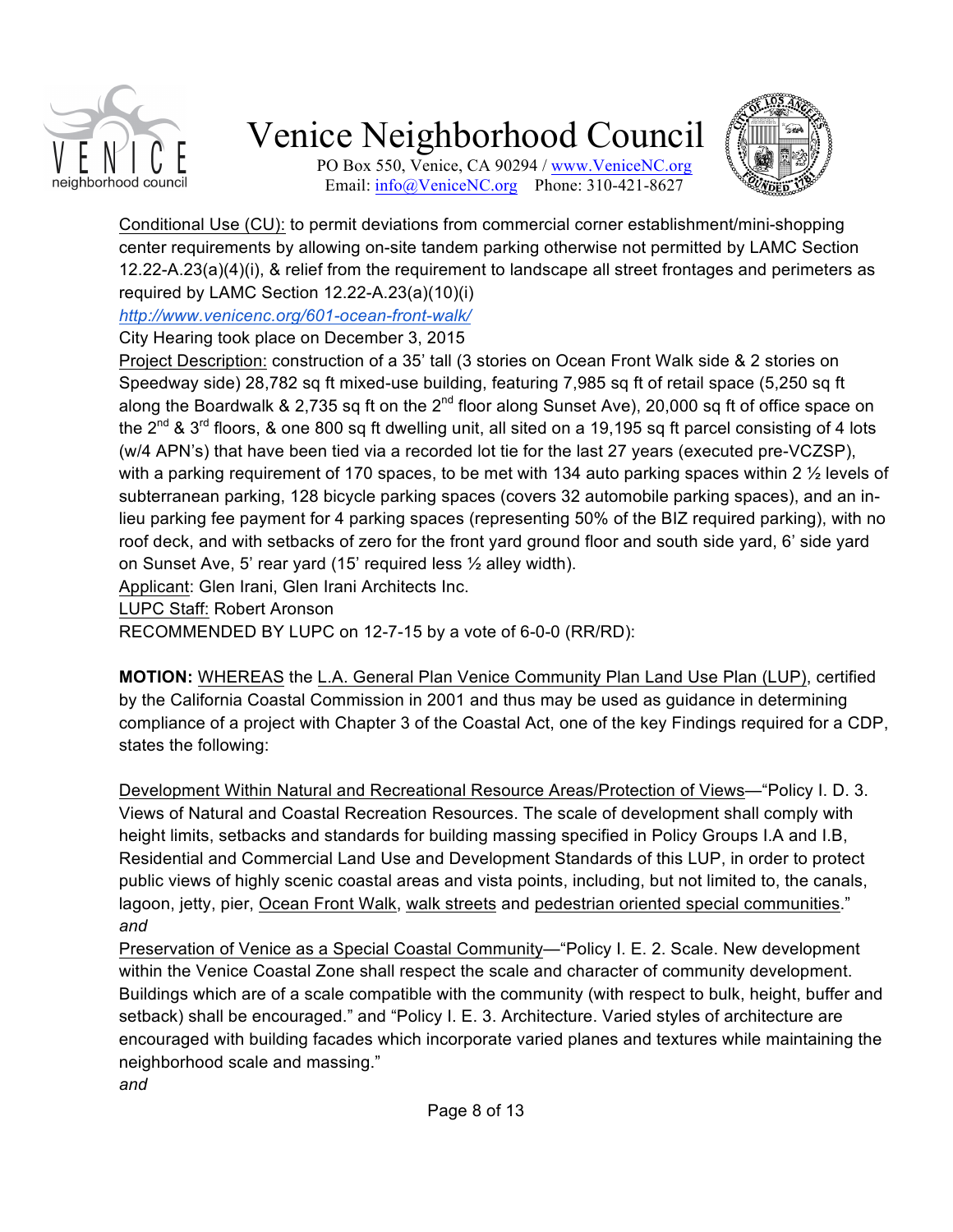

PO Box 550, Venice, CA 90294 / www.VeniceNC.org Email: info@VeniceNC.org Phone: 310-421-8627



Commercial Land Use and Development Standards—"Policy I. B. 2. Mixed-Use Development. Mixeduse residential-commercial development shall be encouraged in all areas designated on the Land Use Policy Map for commercial use….the design of mixed-use development is intended to help mitigate the impact of the traffic generated by the development on coastal access roads and reduce parking demand by reducing the need for automobile use by residents and encouraging pedestrian activity." and "Policy I. B. 7. Commercial Development Standards. Density/Intensity: Maximum Floor Area Ratio (FAR): 1.0 to 1 for retail/office and 1.5 to 1 for retail and/or office and residential." and "Lot Consolidation. Two commercial lots may be consolidated, or three with subterranean parking, with the following restrictions: 1. Methods for insuring that the structure does not look consolidated (breaks in front wall of ten feet minimum) shall be utilized, and 2. Subterranean parking shall be fully depressed with roof at natural grade. Exception: Lot consolidation of more than two lots shall be permitted for mixed-use projects which conform to the existing scale and character of the surrounding community and provide adequate on-site parking…..Building Separation: A minimum of five feet between commercial and residential buildings (except for mixed-use projects)."

2. WHEREAS the following concerns impacting mass, scale and character have been identified: \* the project is allowed to be treated as a mixed-use project per code, based on the inclusion of a residential unit of 800 sq ft, which is less than 3% of the total square footage of the project, resulting in a benefit of a 50% larger maximum FAR, allowing approximately 9,000 additional square feet over the square footage that would be allowed for a strictly commercial project with a 1.0 to 1 maximum FAR.

\* for the past 27 years, four vacant lots have been consolidated into one parcel via a recorded lot tie that is revocable only by the owner.

\* the building separation requirement of five feet between commercial and residential buildings does not apply to this project as it is a mixed-use project per code.

3. WHEREAS neither the VCZSP nor the LUP provides for an exception to substitute required auto parking spaces with bike (or any other mode of transportation) parking spaces, thus using 128 bike parking spaces to meet the parking requirement for 32 auto parking spaces is not acceptable; and many Community members/neighbors and LUPC members believe that due to major flaws in its assumptions the DOT (Department of Transportation) Traffic Impact Study does not adequately address the project issues/requirements for traffic and parking.

THEREFORE, the VNC Board *recommends approval* of the project according to the plans dated October 28, 2015, subject to the following conditions:

1. There shall be a 5-foot setback between the office building and the south side adjacent residential building (1'-10" setback from the property line), starting above the parking garage roofline;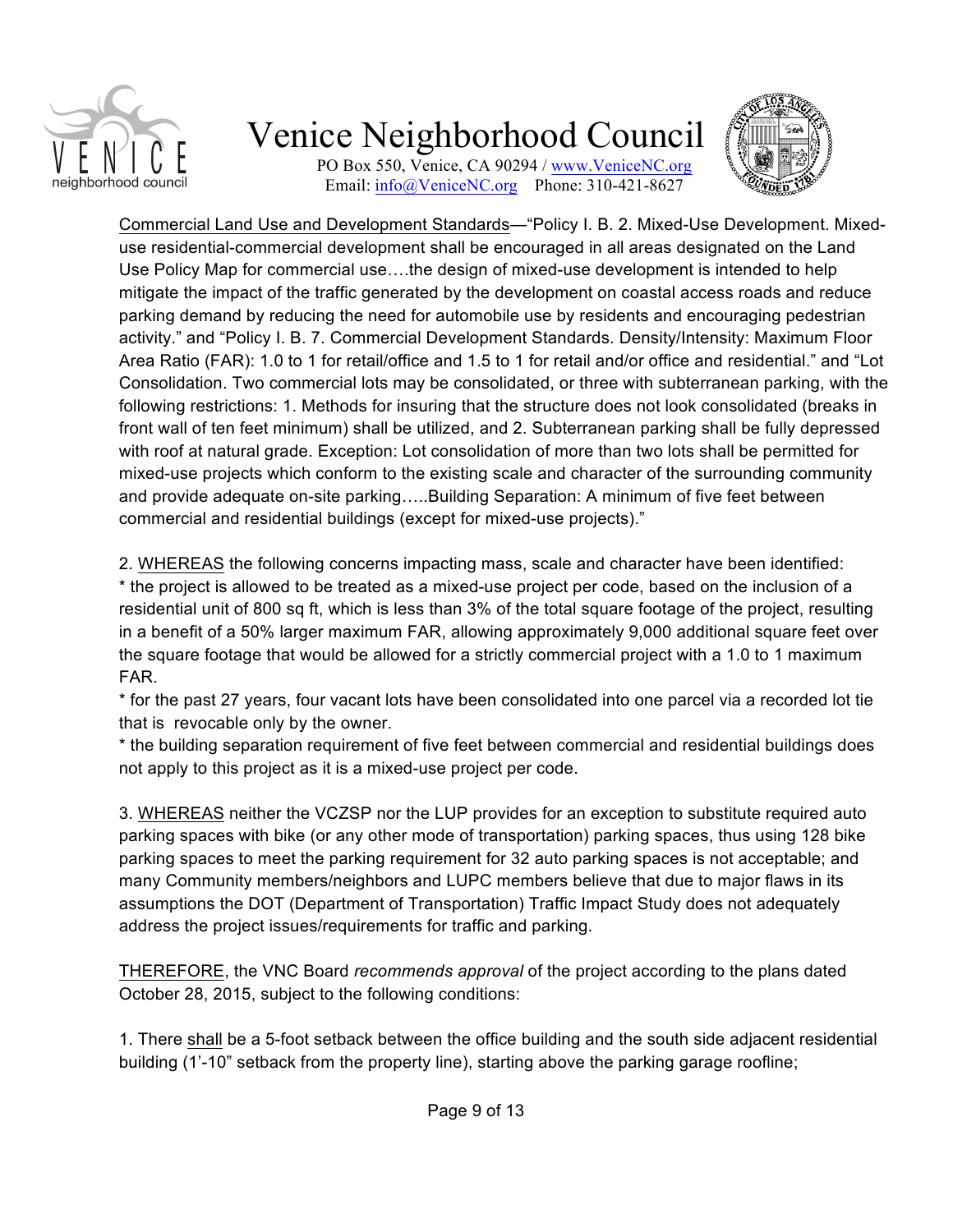

PO Box 550, Venice, CA 90294 / www.VeniceNC.org Email: info@VeniceNC.org Phone: 310-421-8627



2. The air conditioning units shall be located lower into the sloped roof to allow the mechanical systems mounted on the roof to sit at the 33' flat roof deck rather than on top of the varied roofline, which will decrease the required mechanical screen from five feet high to approximately one foot high, thus reducing the overall height of the building;

3. The Applicant and its tenant lease agreements shall allow for the Public to park in the building on evenings, nights, and weekends at prevailing rates, in good faith and to the maximum extent reasonably possible;

4. The Applicant shall avoid obstructing the view and the transparency of the windows for the office areas fronting Ocean Front Walk on the  $2^{nd}$  and  $3^{rd}$  floors, in order to protect public views and to maximize the effect of the aesthetics of the building and its lightness and openness created by the visually interesting curved glass and terraces/open air areas, which serve as visual breaks and both vertical and horizontal articulation, thus reducing the mass of the building;

5. The Council Office shall work with the Applicant, the City's DOT, the VNC and other interested Community members/neighbors to facilitate the City's commitment to implement as many traffic and parking mitigating measures as possible *prior to* the project breaking ground.

### **B 533 Rose Ave ("Superba Snack Bar"), Oakwood Subarea**

C4-1 zone, General Plan Land Use Plan designation: Community Commercial Area of Special Interest—Oakwood Community Commercial Area (Rose Avenue between  $4<sup>th</sup>$  and  $7<sup>th</sup>$  Avenues, to be used for residential, neighborhood retail and services, personal services, and small scale businesses oriented to the local community) ZA-2015-3040-CUB

VCZSP Compliance: n/a as only for a CUB

*http://www.venicenc.org/533-rose-ave-superba-snack-bar/*

CITY HEARING NOT YET SCHEDULED

Project Description: upgrade of an existing CUB for a full line of alcohol, with 32 existing seats and 5 parking spaces. No change in hours.

Applicant: Dafne Gokcen, FE Design & Consulting

LUPC Staff: Mehrnoosh Mojallali

RECOMMENDED BY LUPC on 11-30-15 by a vote of 5-3-1 (MM/RD):

**MOTION:** The VNC Board recommends approval of the project as presented.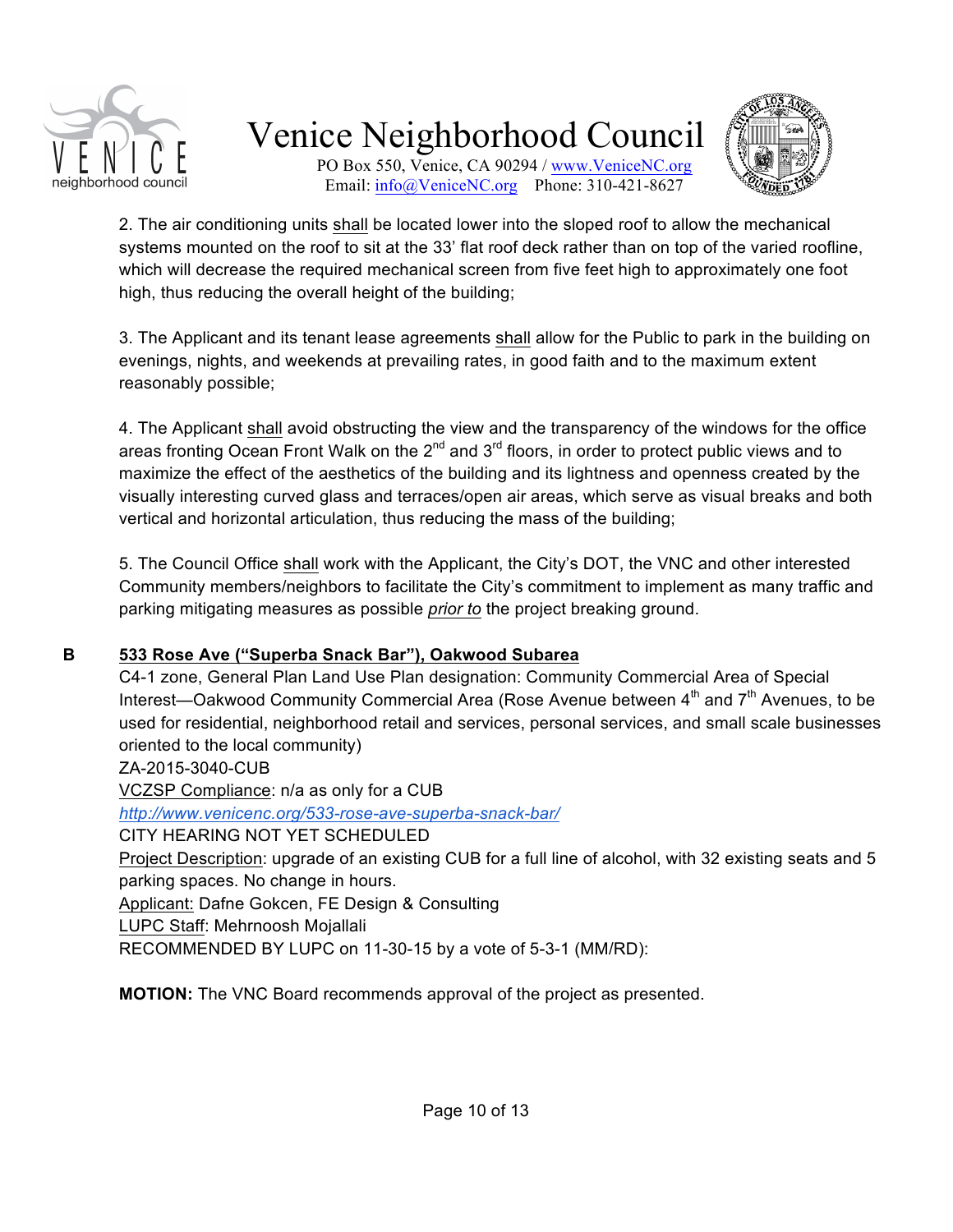



PO Box 550, Venice, CA 90294 / www.VeniceNC.org Email: info@VeniceNC.org Phone: 310-421-8627

#### **C 658 Venice Blvd ("Extra Space Storage" repair & expansion), Southeast Venice Subarea** M1-1-O zone, General Plan Land Use Plan designation: Limited Industrial ZA-2015-2789-CEX and ZA-2014-1463-CEX and DIR-2015-3076-CEX and DIR-2015-3188-VSO VCZSP Compliance: VSO (2015 vs. 2014?) *http://www.venicenc.org/658-venice-blvd-extra-space-storage/* CITY HEARING NOT YET SCHEDULED Project Description: the repair, replacement, renovation and expansion of a public storage facility partially destroyed by fire Applicant: James Goodman, AIA LUPC Staff: Robert Aronson RECOMMENDED BY LUPC on 11-30-15 by a vote of 5-2-2 (RR/KR):

**MOTION:** The VNC Board recommends approval of the project as presented.

**D Amendments to the Venice Land Use Plan,** Robin Rudisill, Chair (Returned to LUPC by AdCom for a more detailed recommendation) RECOMMENDED BY LUPC on 11-30-15 by a vote of 6-2-0 (RR/MK):

**MOTION:** The VNC Board recommends the following amendments to the Venice Land Use Plan:

a. Definition of Remodel, page I-15

The definition of "Remodel" shall be changed to be essentially the same as the definition used by the City of Malibu in their Local Coastal Program, as follows:

"Remodel: the upgrade or improvement of the interior or exterior faces of an existing structure without altering the existing foundation, footprint or building envelope, and removing or replacing no more than 50% of the exterior walls, in accordance with all other applicable Building Code and LAMC zoning requirements."

and

b. Policy I. F. 1. Historic and Cultural Resources, page II-28

The second paragraph shall be changed to: "The following buildings, streets, and trees have been identified through the coordinated efforts of surveys performed by the Venice Historical Society, Venice Community, State Coastal Conservancy and City of Los Angeles, including but not limited to Survey LA, as significant architectural, historical and cultural landmarks in the Venice Coastal Zone." and

The following sentence shall be added at the bottom of the listing of significant architectural, historical and cultural landmarks in the Venice Coastal Zone: "All potential historical districts and historic and cultural resources identified in the 2015 SurveyLA, which is incorporated herein by reference."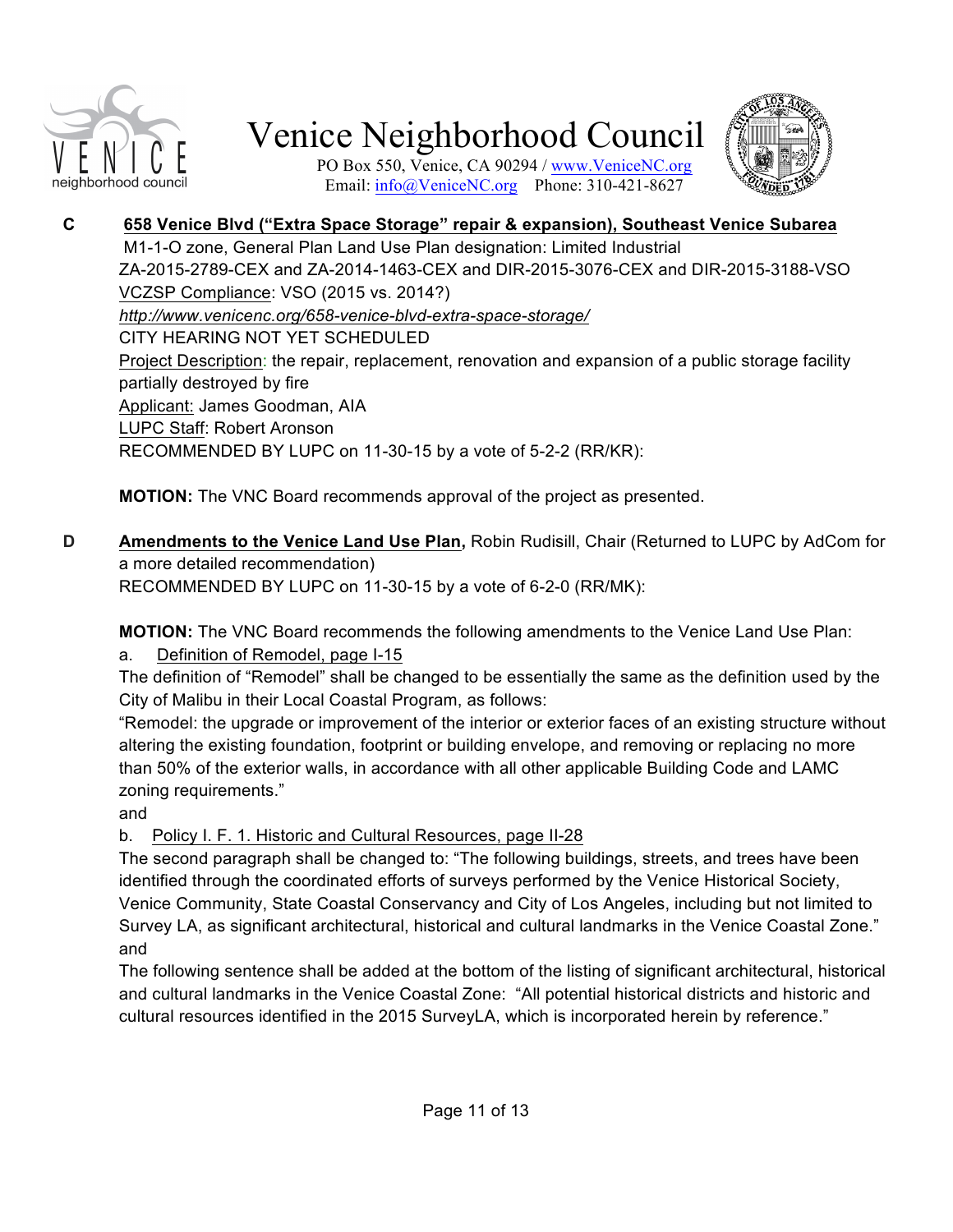



PO Box 550, Venice, CA 90294 / www.VeniceNC.org Email: info@VeniceNC.org Phone: 310-421-8627

- **13. New Business (9:23PM – 55 minutes)** *[Discussion and possible action]*
- **A Grassy Knolls allowed to be maintained by community partners (10 minutes)** (Melissa Diner on behalf of the Ocean Walk Front Committee melissa.diner@venicenc.org)

**MOTION:** The Venice Neighborhood Council recommends permitting green areas to be redesigned and available for community space overseen by adjunct community partners. RECOMMENDED BY OCEAN FRONT WALK COMMITTEE 7-1-0

**B Sunscreen dispensers on OFW (10 minutes)** (Melissa Diner on behalf of the Ocean Walk Front Committee melissa.diner@venicenc.org)

**MOTION:** The Venice Neighborhood Council recommends the implementation of free sunscreen dispensers in designated areas on Ocean Front Walk. The SnappyScreen, Inc. has reached out and should be implemented with minimal signage similar to how Sun Shield provided sunscreen to all participants on Ciclovia Oct. 18, 2015 etc. RECOMMENDED BY OCEAN FRONT WALK COMMITTEE 5-3-0

**C 338-340 Indiana Ave, Oakwood Subarea (15 minutes)** (Robin Rudisill & Gabriel Ruspini) RD1.5-1 zone, General Plan Land Use designation: Multiple-Family Residential Low Medium II ZA-2015-1389-CDP and ENV-2015-1390-CE and DIR-2012-1705-VSO-MEL VCZSP Compliance: VSO City Hearing took place on December 10, 2015 *http://www.venicenc.org/338-340-indiana-ave/* Project Description: construction of a 30' tall duplex sited on a vacant 5,282 sq ft lot Applicant: Jason Berk, for Aubrey Balkind

**MOTION:** The VNC Board recommends approval of the project as presented.

## **D 505 28th Ave, Southeast Venice Subarea (10 minutes)** (Robin Rudisill)

R1-1-O zone, General Plan Land Use Plan designation: Single-Family Residential Low, Dual Permit Jurisdiction Coastal Zone

DIR-2015-3474-CDP and ENV-2015-3475-CE and DIR-2015-3647-VSO

VCZSP Compliance: VSO

*http://www.venicenc.org/505-28th-ave/*

City Hearing took place on December 7, 2015

Project Description: Demo of 405 sq ft detached accessory garage, construction of 2<sup>nd</sup> floor addition of 646 sq ft & a new attached 370 sq ft garage to the existing SFD, with 3 parking spaces, 2 covered & 1 uncovered, max building height of 25' to the top edge of the flat roof and a residential floor area of